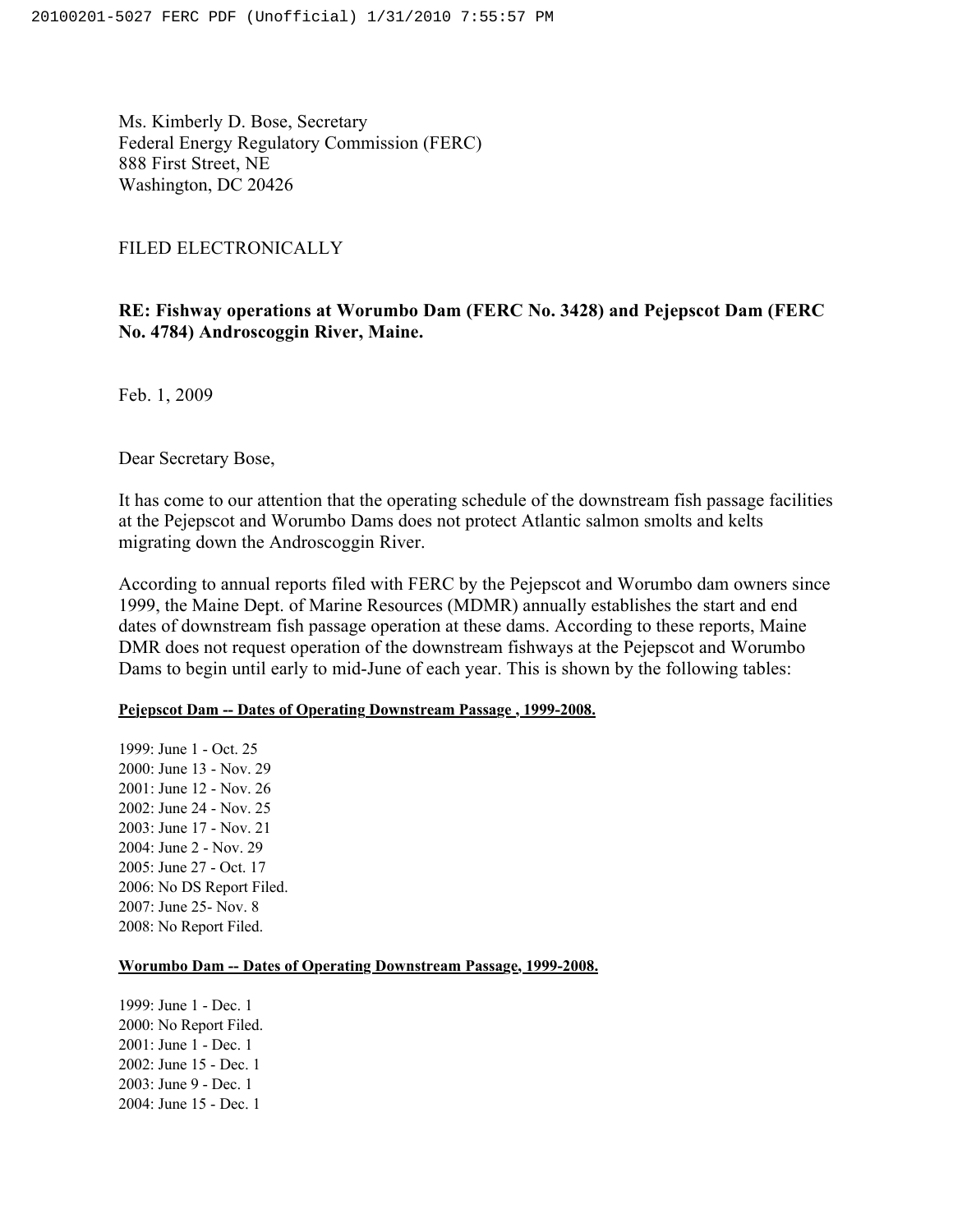2005: June 15 - Dec. 1 2006: June 15 - Dec. 1 2007: June 15 - Nov. 19 2008: June 12 - Nov. 24

Brunswick Dam fishway records show that in most, if not all, of these years, there are at least some adult Atlantic salmon which have swam above these dams and have presumably spawned above them, thereby producing smolts and kelts which require downstream passage past the Worumbo and/or Pejepscot Dams during April and May. It is well established that the downstream migration of Atlantic salmon smolt and kelt in Maine rivers occurs in April and May and ends by early June. This means that under the status quo schedule there are no downstream fish passage facilities in operation for Atlantic salmon at the Pejepscot and Worumbo Dams during their spring downstream migration season.

### **Recommendation:**

Article 15 in the Commission's Form L-3 states:

"*Article 15.* The Licensee shall, for the conservation and development of fish and wildlife resources, construct, maintain, and operate, or arrange for the construction, maintenance, and operation of such reasonable facilities, and comply with such reasonable modifications of the project structures and operation, as may be ordered by the Commission upon its own motion or upon the recommendation of the Secretary of the Interior or the fish and wildlife agency or agencies of any State in which the project or a part thereof is located, after notice and opportunity for hearing."

In accordance with Article 15, we hereby request FERC exercise its independent discretionary authority to instruct the licensees for the Pejepscot and Worumbo projects to operate their FERC-licensed downstream fish passage facilities from April 1 - Dec. 31 of each year to protect downstream migrating Atlantic salmon. We request this schedule begin with the 2010 Androscoggin River Atlantic salmon migration season, which starts on April 1, 2010.

Sincerely,

Douglas H. Watts, president Friends of the Kennebec Salmon 131 Cony Street Augusta, ME 04330

Ed Friedman, chair Friends of Merrymeeting Bay P.O. Box 233 Richmond, ME 04357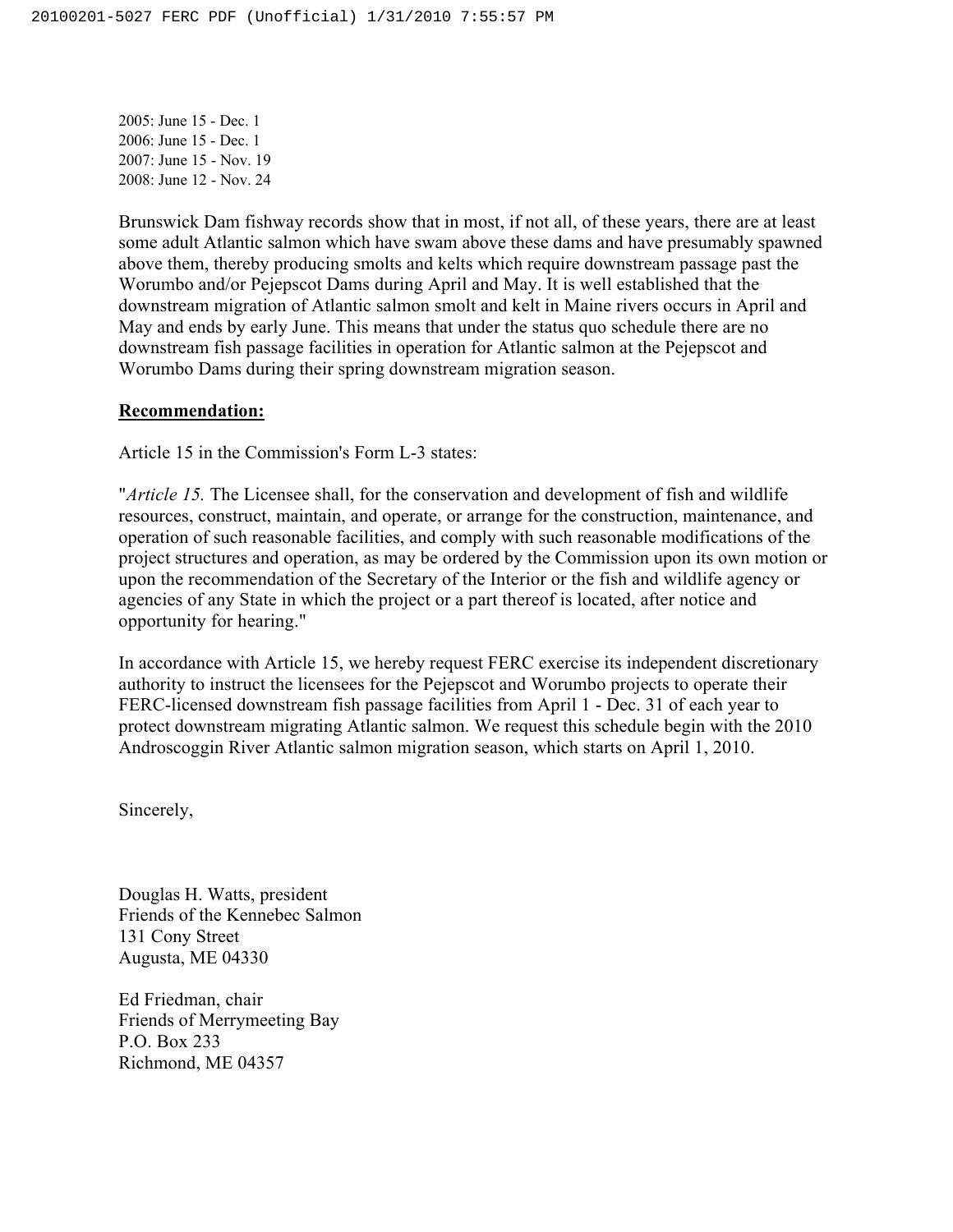cc: Topsham Hydro Partners Miller Hydro Group Maine DEP, Dept. of Land & Water Quality NOAA-Fisheries USFWS, Maine Field Office Maine DMR